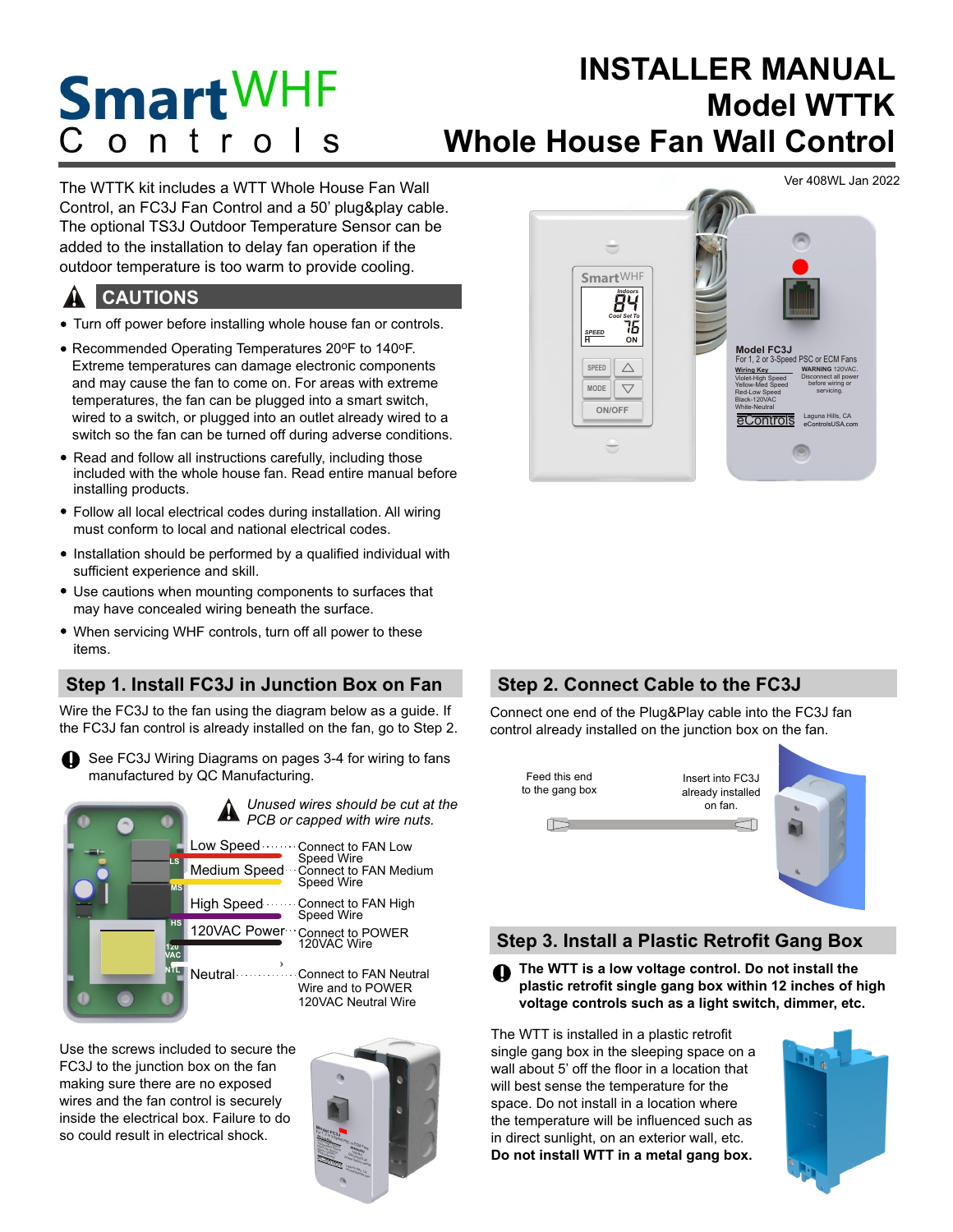# **Step 4. Feed Cable to Gang Box**

**1** The WTT is a low voltage control. Do not run the low **voltage cable alongside high voltage wiring. Make sure the cable is about 12 inches away from high voltage wiring. i**

**If the optonal TS3J Outdoor Temperature Sensor is i being installed, install it now. (See the TS3J Installation Manual.)** 

Feed the other ends of the cable from the FC3J and the TS3J (if installed) through the wall and the opening in the gang box. Insert the gang box into the wall opening and secure.



# **Step 5. Connect Cable(s) to the WTT**

Connect the other end of the Plug&Play cable into the "RED" connector on the back of the WTT wall control.



If a sensor is installed, connect the cable with the "YELLOW" marker into the "YELLOW" connector.



## **Step 6. Power the Fan**

Apply power to the fan. If the fan automatically starts up, remove power and check the wiring. If the problem persists, contact us. The LCD display should be lit. If not, check the connector.

### **Step 7. Attach the WTT and Wall Plate**

Attach the WTT wall control to the plastic gang box using the screws provided. Attach the wall plate to the WTT using the screws provided in the wall plate.



## **Step 8. Set Options**

#### **Set the Number of Fan Speeds**

The WTT is factory set to a 2-speed fan. For 3-speed and 1-speed fan installations, set the Number of Fan Speeds to reflect the type of fan installed.



### **High Speed Start**

For some installations, a low speed start may not be adequate to fully open the damper doors. When this option is set to ON and starting the fan in low speed, the fan will start in high speed to open the damper doors and after about 10 seconds will return to the low speed setting. Default is Off.



Access Options- Press and hold the  $MODE$  key to display the first option.

- **•** Press the **MODE** key until HSS is displayed.
- $\bullet$  Press the  $\triangle$  key to turn the option on or press the  $\sqrt{\sqrt{\ }}$  key to turn the option off. The change is saved when the backlight turns off.

### **Step 9. Checking the Installation**

#### **CHECK FAN OPERATION**

The fan defaults to Timer Mode. Press the  $ON/OFF$  key to turn the fan ON.

#### **CHECK FAN SPEEDS**

#### **2-Speed Fan**

- Verify that the fan is running in High speed.
- $\bullet$  Press the SPEED key to change to Low (L). Verify the fan is running in Low speed.
- $\bullet$  Press the SPEED key to return to High (H) speed.

#### **3-Speed Fan**

- Verify that the fan is running in High speed.
- $\bullet$  Press the SPEED key to change to Low (L). Verify the fan is running in Low speed.
- $\bullet$  Press the SPEED key to change to Medium (M). Verify the fan is running in Medium speed.
- $\bullet$  Press the SPEED key to return to High (H) speed.

Press the ON/OFF key to turn the fan OFF.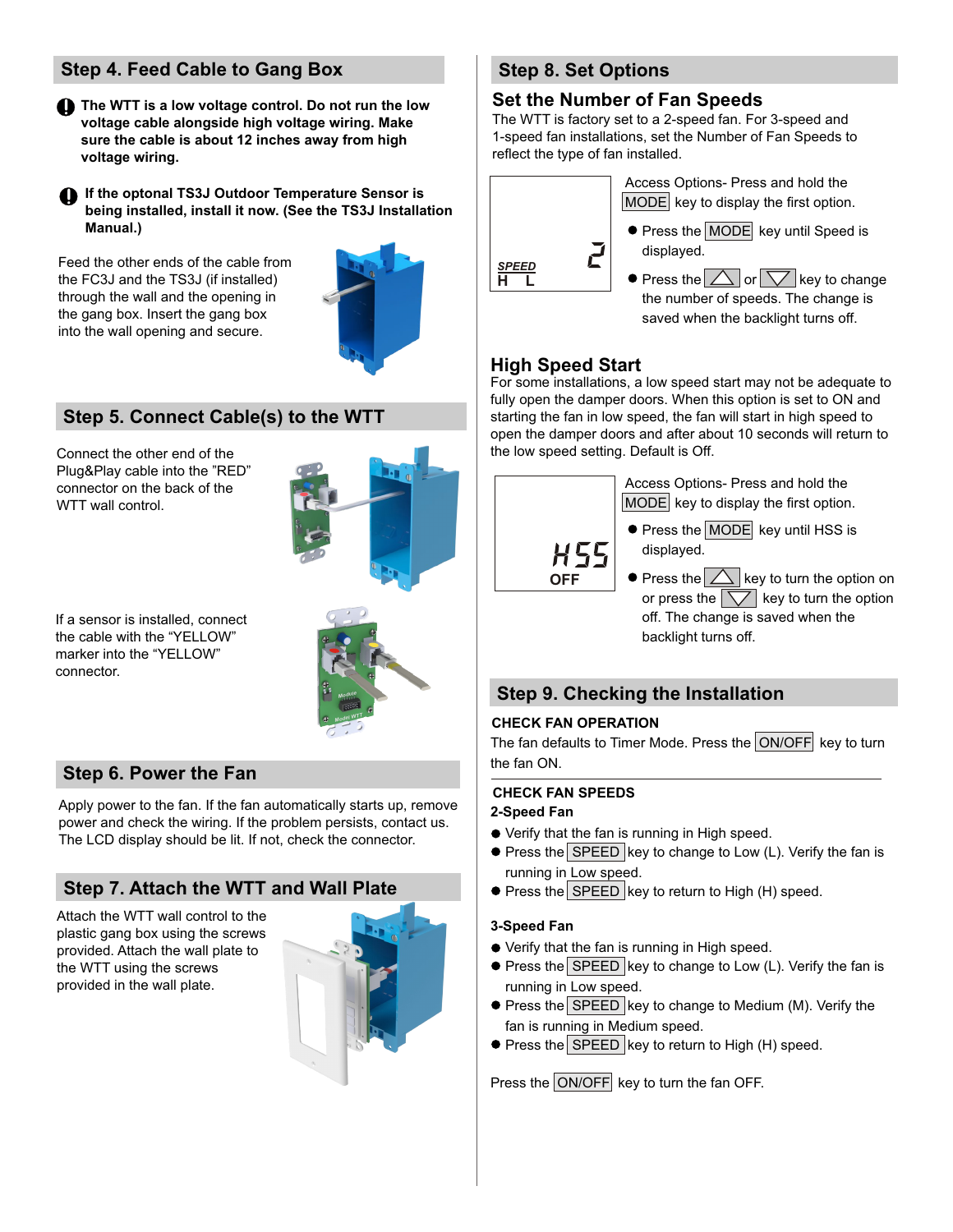# **FC3J Wiring Diagrams for fans manufactured by QC Manufacturing.**

Use the tables below to determine which wiring diagram to wire the Fan and Power to the FC3J. The wire colors used by the Fan manufacturer for high, medium and low speed vary with fan models. The model number is on a label on the Fan.

# **CLASSIC Series**

## **Blue Fan**, PSC Motor

| Model # | <b>Speeds</b> | <b>Wiring Diagram</b> |
|---------|---------------|-----------------------|
| CL-1500 | One           | <b>WD-01</b>          |
| CL-2250 | Two           | WD-02                 |
| CL-3100 | Two           | WD-02                 |
| CL-4700 | Two           | WD-02                 |
| CL-5400 | Two           | WD-02                 |
| CL-6000 | Two           | WD-02                 |
| CL-7000 | Two           | <b>WD-02</b>          |

# **ENERGY SAVER Series**

#### **Green Fan**, ECM Motor

| Model # | <b>Speeds</b> | <b>Wiring Diagram</b> |
|---------|---------------|-----------------------|
| ES-1500 | One           | <b>WD-03</b>          |
| ES-2250 | Two           | <b>WD-04</b>          |
| ES-3100 | Two           | WD-06                 |
| ES-4700 | Two           | WD-06                 |
| ES-5400 | Two           | WD-06                 |
| ES-6000 | Two           | WD-06                 |
| ES-7000 | Two           | WD-06                 |

# **TRIDENT PRO Series**

| <b>Red Fan, PSC Motor</b> |  |  |
|---------------------------|--|--|
|---------------------------|--|--|

| Model #      | <b>Speeds</b> | <b>Wiring Diagram</b> |
|--------------|---------------|-----------------------|
| Tri Pro-1.5X | One           | WD-01                 |
| Tri Pro-2.5X | Two           | WD-02                 |
| Tri Pro-3.3X | Two           | WD-02                 |
| Tri Pro-4.8X | Two           | WD-02                 |
| Tri Pro-5.5X | Two           | WD-02                 |
| Tri Pro-6.0X | Two           | WD-02                 |
| Tri Pro-7.0X | Two           | WD-02                 |

# **STEALTH PRO Series**

Black Fan, ECM Motor

| Model #      | <b>Speeds</b> | <b>Wiring Diagram</b> |
|--------------|---------------|-----------------------|
| STL Pro 1.5X | One           | WD-03                 |
| STL Pro 2.5X | Two           | WD-04                 |
| STL Pro 3.3X | Two           | WD-06                 |
| STL Pro 4.8X | Three         | WD-05                 |
| STL Pro 5.5X | Three         | WD-05                 |
| STL Pro 6.0X | Three         | WD-05                 |
| STL Pro 6.7X | Three         | WD-05                 |

## $\blacktriangle$  Cautions - Be sure to follow all codes in your locality.

#### **Safety**

Be sure all power to the Fan is OFF beore attempting any wiring.

#### **Power Wiring**

Use AWG14 Romex cable or a heavy duty (15A) power cord to power the Fan.

#### **Ground Wiring**

All green or bare copper ground wires should be tied together and to the ground screw in the bottom of the electrical box on the Fan.

#### **Unused Wires**

Be sure to cap any unused wire from the FC3J with smaller blue wire nuts.